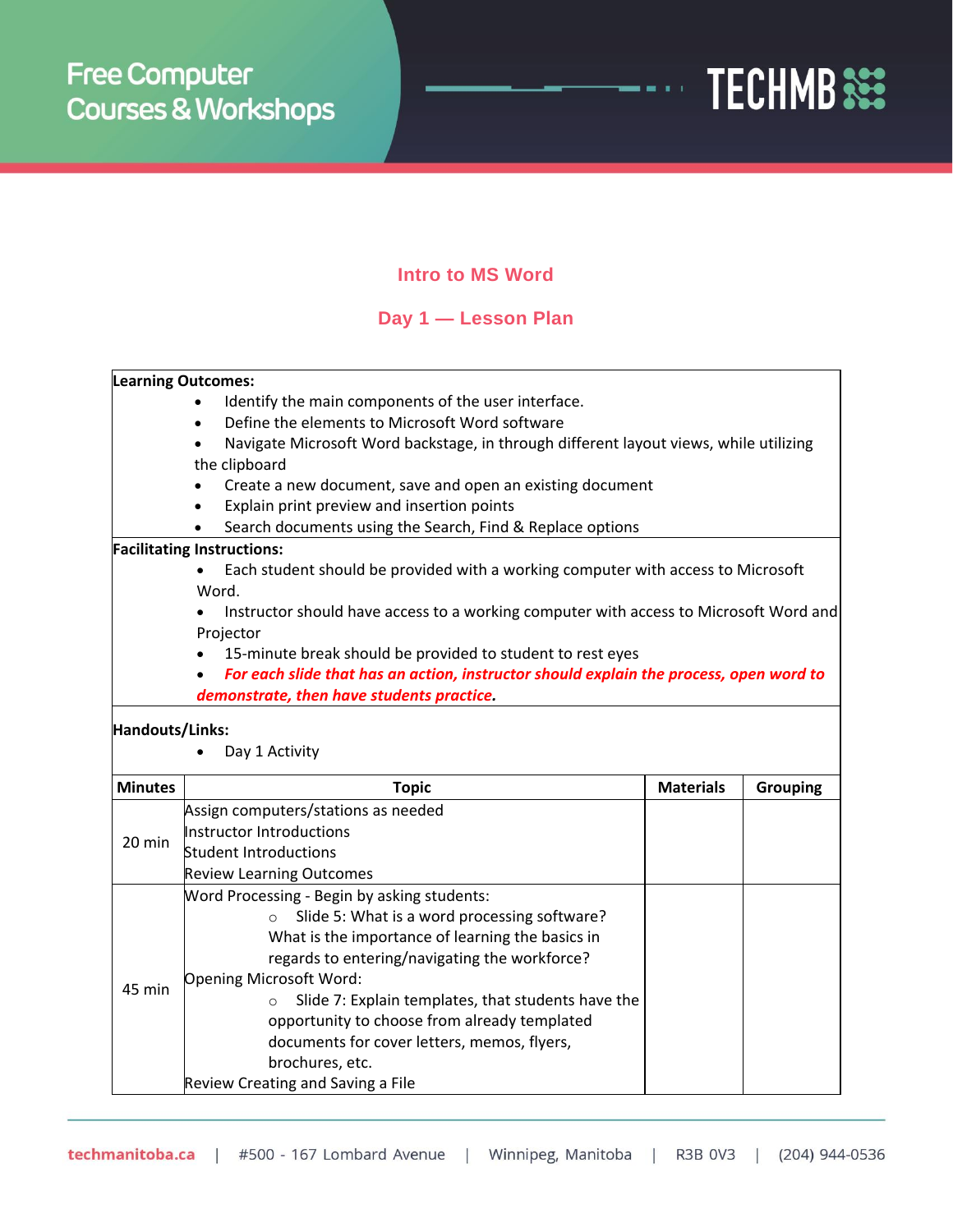

|                            | Slide 12: Have students open Word and create a<br>$\circ$<br>new file called "YourName" on the desktop for future<br>reference<br>Ask students to close file<br>$\Omega$<br>Explain where they could save for Documents,<br>$\circ$<br>USB, etc.<br>Slide 14: Have student open their "YourName"<br>$\circ$<br>file and save it with a new name "Class Activities"                                                                                                                      |  |  |  |  |
|----------------------------|-----------------------------------------------------------------------------------------------------------------------------------------------------------------------------------------------------------------------------------------------------------------------------------------------------------------------------------------------------------------------------------------------------------------------------------------------------------------------------------------|--|--|--|--|
|                            | <b>Exploring the Window</b>                                                                                                                                                                                                                                                                                                                                                                                                                                                             |  |  |  |  |
| $10 \text{ min}$           | Slide 18: Ask students if they can identify any<br>$\circ$<br>other pointers they have come across working within<br>word?<br>Slide 19: Explain the differences between Tabs,<br>$\circ$<br><b>Groups and Commands</b>                                                                                                                                                                                                                                                                  |  |  |  |  |
| <b>Starting a Document</b> |                                                                                                                                                                                                                                                                                                                                                                                                                                                                                         |  |  |  |  |
| 20 min                     | Slide 24: Have student write something simple<br>$\circ$<br>like their full name<br>Slide 26: Demonstrate how to highlight text, then<br>$\circ$<br>ask students to highlight their name<br>Slide 27: Show students what happens when you<br>$\circ$<br>highlight and hover over text - mini tool bar pops up.<br>Have students try different formatting techniques<br>using the toolbar.                                                                                               |  |  |  |  |
|                            | Navigating a Document                                                                                                                                                                                                                                                                                                                                                                                                                                                                   |  |  |  |  |
| 30 min                     | Explain the different ways to explore and view<br>$\circ$<br>a document<br>Slide 40 & 41: Have student type into their<br>$\circ$<br>document then preform the following commands<br>Highlight all text - copy below<br>$\circ$<br>Have them type the following into the<br>$\circ$<br>second paragraph: Cutting within your text<br>will move something from one spot to<br>another.<br>Ask students to highlight this sentence<br>$\circ$<br>and cut & paste into the first paragraph |  |  |  |  |
|                            | Finding and replacing text                                                                                                                                                                                                                                                                                                                                                                                                                                                              |  |  |  |  |
| 10 min                     | Slide 43: Ask students to find certain words<br>$\Omega$                                                                                                                                                                                                                                                                                                                                                                                                                                |  |  |  |  |
|                            | within their document then ask them to replace<br>certain words within their document                                                                                                                                                                                                                                                                                                                                                                                                   |  |  |  |  |